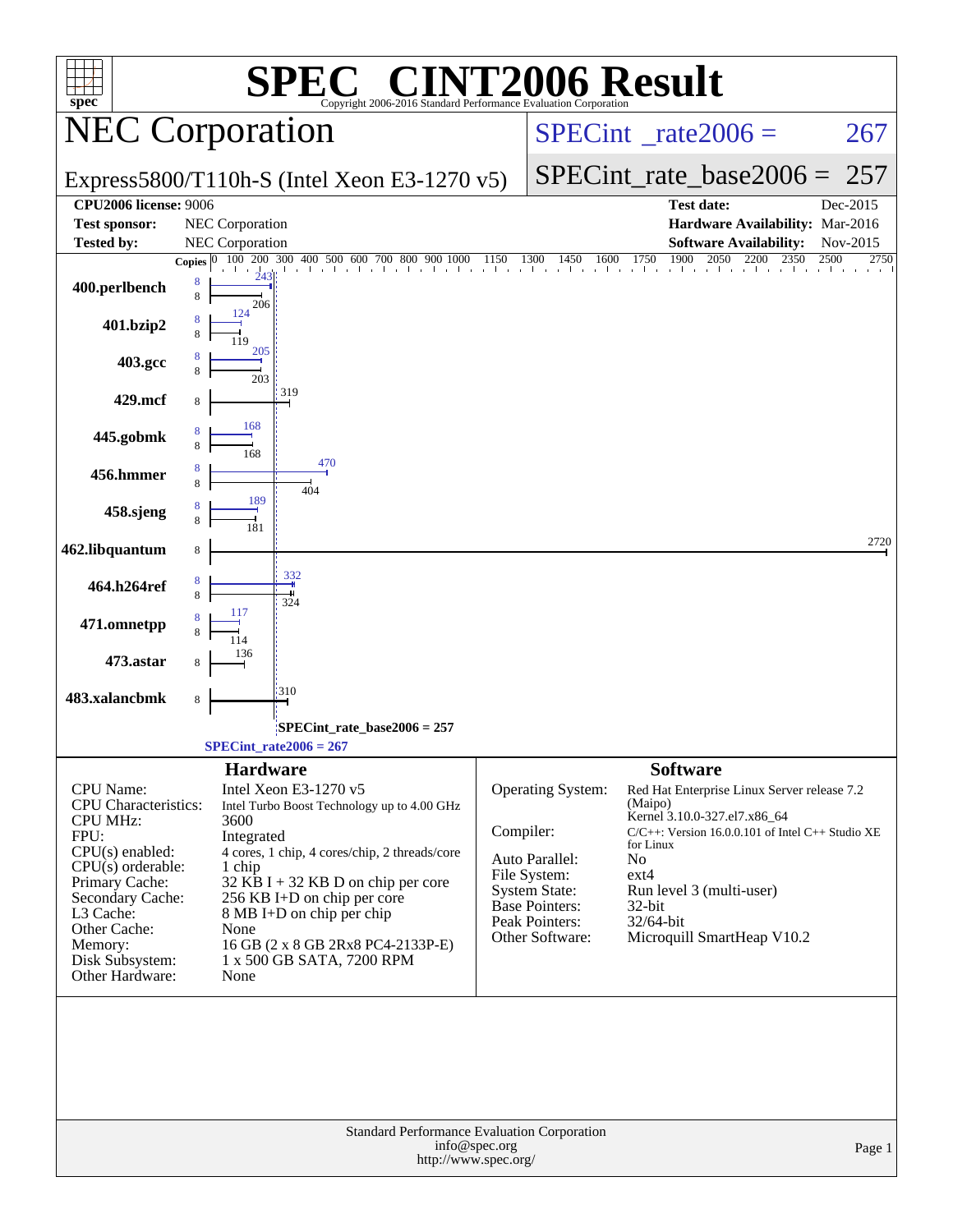

# NEC Corporation

SPECint rate $2006 = 267$ 

Express5800/T110h-S (Intel Xeon E3-1270 v5)

[SPECint\\_rate\\_base2006 =](http://www.spec.org/auto/cpu2006/Docs/result-fields.html#SPECintratebase2006) 257

#### **[CPU2006 license:](http://www.spec.org/auto/cpu2006/Docs/result-fields.html#CPU2006license)** 9006 **[Test date:](http://www.spec.org/auto/cpu2006/Docs/result-fields.html#Testdate)** Dec-2015

**[Test sponsor:](http://www.spec.org/auto/cpu2006/Docs/result-fields.html#Testsponsor)** NEC Corporation **[Hardware Availability:](http://www.spec.org/auto/cpu2006/Docs/result-fields.html#HardwareAvailability)** Mar-2016 **[Tested by:](http://www.spec.org/auto/cpu2006/Docs/result-fields.html#Testedby)** NEC Corporation **[Software Availability:](http://www.spec.org/auto/cpu2006/Docs/result-fields.html#SoftwareAvailability)** Nov-2015

#### **[Results Table](http://www.spec.org/auto/cpu2006/Docs/result-fields.html#ResultsTable)**

|                                                                                                          | <b>Base</b>   |                |       |                |            |                | <b>Peak</b> |                |                |              |                |              |                |              |
|----------------------------------------------------------------------------------------------------------|---------------|----------------|-------|----------------|------------|----------------|-------------|----------------|----------------|--------------|----------------|--------------|----------------|--------------|
| <b>Benchmark</b>                                                                                         | <b>Copies</b> | <b>Seconds</b> | Ratio | <b>Seconds</b> | Ratio      | <b>Seconds</b> | Ratio       | <b>Copies</b>  | <b>Seconds</b> | <b>Ratio</b> | <b>Seconds</b> | <b>Ratio</b> | <b>Seconds</b> | <b>Ratio</b> |
| 400.perlbench                                                                                            |               | 380            | 206   | 379            | 206        | 381            | 205         |                | 322            | 243          | 320            | 245          | 325            | 241          |
| 401.bzip2                                                                                                |               | 645            | 120   | 648            | <b>119</b> | 657            | 117         |                | 622            | 124          | 627            | 123          | 620            | 125          |
| $403.\text{gcc}$                                                                                         |               | 319            | 202   | 317            | 203        | 318            | 203         | 8              | 313            | 205          | 314            | 205          | 316            | 204          |
| $429$ .mcf                                                                                               |               | 229            | 318   | 229            | 319        | 229            | 319         | 8              | 229            | 318          | 229            | 319          | 229            | 319          |
| $445$ .gobmk                                                                                             |               | 497            | 169   | 499            | 168        | 498            | <b>168</b>  |                | 500            | 168          | 499            | 168          | 501            | 168          |
| 456.hmmer                                                                                                |               | 184            | 405   | 185            | 404        | 185            | 404         | 8              | 159            | 469          | 159            | 470          | 159            | 470          |
| $458$ .sjeng                                                                                             |               | 534            | 181   | 532            | 182        | 534            | 181         | $\overline{8}$ | 513            | 189          | 513            | 189          | 513            | 189          |
| 462.libquantum                                                                                           |               | 60.8           | 2730  | 60.9           | 2720       | 60.9           | 2720        | 8              | 60.8           | 2730         | 60.9           | 2720         | 60.9           | 2720         |
| 464.h264ref                                                                                              |               | 526            | 337   | 546            | 324        | 552            | 321         | 8              | 536            | 330          | 523            | 338          | 534            | 332          |
| 471.omnetpp                                                                                              |               | 437            | 114   | 438            | 114        | 437            | 114         |                | 425            | 118          | 426            | <u>117</u>   | 427            | 117          |
| 473.astar                                                                                                | 8             | 414            | 136   | 414            | <b>136</b> | 415            | 135         | 8              | 414            | 136          | 414            | 136          | 415            | 135          |
| 483.xalancbmk                                                                                            |               | 178            | 311   | 178            | 310        | 178            | <b>310</b>  | 8              | 178            | 311          | 178            | 310          | 178            | 310          |
| Results appear in the order in which they were run. Bold underlined text indicates a median measurement. |               |                |       |                |            |                |             |                |                |              |                |              |                |              |

#### **[Submit Notes](http://www.spec.org/auto/cpu2006/Docs/result-fields.html#SubmitNotes)**

 The taskset mechanism was used to bind copies to processors. The config file option 'submit' was used to generate taskset commands to bind each copy to a specific processor. For details, please see the config file.

#### **[Operating System Notes](http://www.spec.org/auto/cpu2006/Docs/result-fields.html#OperatingSystemNotes)**

Stack size set to unlimited using "ulimit -s unlimited"

#### **[Platform Notes](http://www.spec.org/auto/cpu2006/Docs/result-fields.html#PlatformNotes)**

 BIOS Settings: Power Management Policy: Custom Energy Performance: Performance

#### **[General Notes](http://www.spec.org/auto/cpu2006/Docs/result-fields.html#GeneralNotes)**

Environment variables set by runspec before the start of the run: LD\_LIBRARY\_PATH = "/home/cpu2006/libs/32:/home/cpu2006/libs/64:/home/cpu2006/sh"

 Binaries compiled on a system with 1x Intel Core i5-4670K CPU + 32GB memory using RedHat EL 7.1 Transparent Huge Pages enabled with: echo always > /sys/kernel/mm/transparent\_hugepage/enabled

> Standard Performance Evaluation Corporation [info@spec.org](mailto:info@spec.org) <http://www.spec.org/>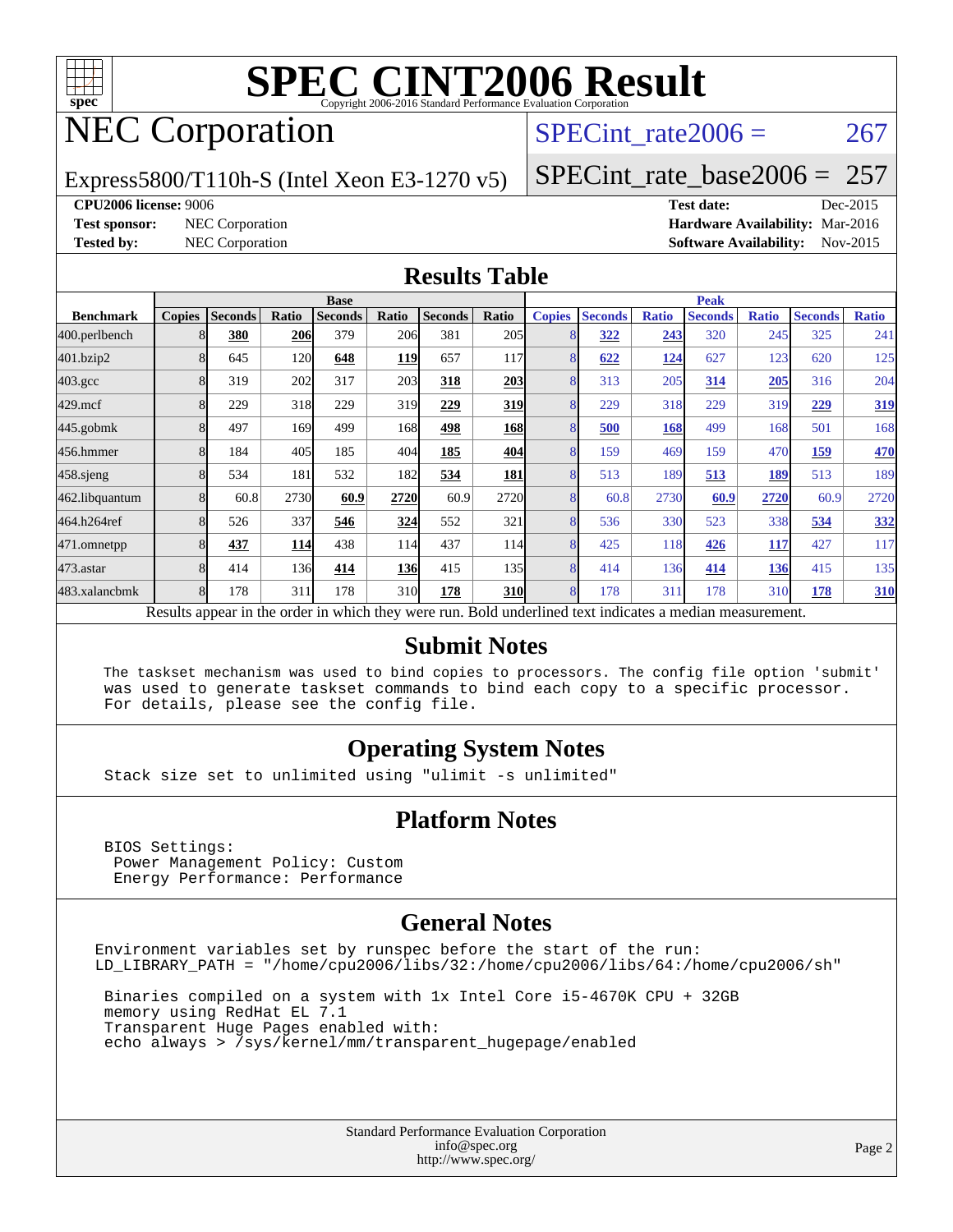

NEC Corporation

SPECint rate $2006 = 267$ 

Express5800/T110h-S (Intel Xeon E3-1270 v5)

#### **[CPU2006 license:](http://www.spec.org/auto/cpu2006/Docs/result-fields.html#CPU2006license)** 9006 **[Test date:](http://www.spec.org/auto/cpu2006/Docs/result-fields.html#Testdate)** Dec-2015

**[Test sponsor:](http://www.spec.org/auto/cpu2006/Docs/result-fields.html#Testsponsor)** NEC Corporation **NEC Corporation [Hardware Availability:](http://www.spec.org/auto/cpu2006/Docs/result-fields.html#HardwareAvailability)** Mar-2016

[SPECint\\_rate\\_base2006 =](http://www.spec.org/auto/cpu2006/Docs/result-fields.html#SPECintratebase2006) 257

**[Tested by:](http://www.spec.org/auto/cpu2006/Docs/result-fields.html#Testedby)** NEC Corporation **[Software Availability:](http://www.spec.org/auto/cpu2006/Docs/result-fields.html#SoftwareAvailability)** Nov-2015

#### **[Base Compiler Invocation](http://www.spec.org/auto/cpu2006/Docs/result-fields.html#BaseCompilerInvocation)**

[C benchmarks](http://www.spec.org/auto/cpu2006/Docs/result-fields.html#Cbenchmarks):

[icc -m32 -L/opt/intel/compilers\\_and\\_libraries\\_2016/linux/compiler/lib/ia32\\_lin](http://www.spec.org/cpu2006/results/res2016q1/cpu2006-20160125-38923.flags.html#user_CCbase_intel_icc_e10256ba5924b668798078a321b0cb3f)

#### [C++ benchmarks:](http://www.spec.org/auto/cpu2006/Docs/result-fields.html#CXXbenchmarks)

[icpc -m32 -L/opt/intel/compilers\\_and\\_libraries\\_2016/linux/compiler/lib/ia32\\_lin](http://www.spec.org/cpu2006/results/res2016q1/cpu2006-20160125-38923.flags.html#user_CXXbase_intel_icpc_b4f50a394bdb4597aa5879c16bc3f5c5)

## **[Base Portability Flags](http://www.spec.org/auto/cpu2006/Docs/result-fields.html#BasePortabilityFlags)**

 400.perlbench: [-D\\_FILE\\_OFFSET\\_BITS=64](http://www.spec.org/cpu2006/results/res2016q1/cpu2006-20160125-38923.flags.html#user_basePORTABILITY400_perlbench_file_offset_bits_64_438cf9856305ebd76870a2c6dc2689ab) [-DSPEC\\_CPU\\_LINUX\\_IA32](http://www.spec.org/cpu2006/results/res2016q1/cpu2006-20160125-38923.flags.html#b400.perlbench_baseCPORTABILITY_DSPEC_CPU_LINUX_IA32) 401.bzip2: [-D\\_FILE\\_OFFSET\\_BITS=64](http://www.spec.org/cpu2006/results/res2016q1/cpu2006-20160125-38923.flags.html#user_basePORTABILITY401_bzip2_file_offset_bits_64_438cf9856305ebd76870a2c6dc2689ab) 403.gcc: [-D\\_FILE\\_OFFSET\\_BITS=64](http://www.spec.org/cpu2006/results/res2016q1/cpu2006-20160125-38923.flags.html#user_basePORTABILITY403_gcc_file_offset_bits_64_438cf9856305ebd76870a2c6dc2689ab) 429.mcf: [-D\\_FILE\\_OFFSET\\_BITS=64](http://www.spec.org/cpu2006/results/res2016q1/cpu2006-20160125-38923.flags.html#user_basePORTABILITY429_mcf_file_offset_bits_64_438cf9856305ebd76870a2c6dc2689ab) 445.gobmk: [-D\\_FILE\\_OFFSET\\_BITS=64](http://www.spec.org/cpu2006/results/res2016q1/cpu2006-20160125-38923.flags.html#user_basePORTABILITY445_gobmk_file_offset_bits_64_438cf9856305ebd76870a2c6dc2689ab) 456.hmmer: [-D\\_FILE\\_OFFSET\\_BITS=64](http://www.spec.org/cpu2006/results/res2016q1/cpu2006-20160125-38923.flags.html#user_basePORTABILITY456_hmmer_file_offset_bits_64_438cf9856305ebd76870a2c6dc2689ab) 458.sjeng: [-D\\_FILE\\_OFFSET\\_BITS=64](http://www.spec.org/cpu2006/results/res2016q1/cpu2006-20160125-38923.flags.html#user_basePORTABILITY458_sjeng_file_offset_bits_64_438cf9856305ebd76870a2c6dc2689ab) 462.libquantum: [-D\\_FILE\\_OFFSET\\_BITS=64](http://www.spec.org/cpu2006/results/res2016q1/cpu2006-20160125-38923.flags.html#user_basePORTABILITY462_libquantum_file_offset_bits_64_438cf9856305ebd76870a2c6dc2689ab) [-DSPEC\\_CPU\\_LINUX](http://www.spec.org/cpu2006/results/res2016q1/cpu2006-20160125-38923.flags.html#b462.libquantum_baseCPORTABILITY_DSPEC_CPU_LINUX) 464.h264ref: [-D\\_FILE\\_OFFSET\\_BITS=64](http://www.spec.org/cpu2006/results/res2016q1/cpu2006-20160125-38923.flags.html#user_basePORTABILITY464_h264ref_file_offset_bits_64_438cf9856305ebd76870a2c6dc2689ab) 471.omnetpp: [-D\\_FILE\\_OFFSET\\_BITS=64](http://www.spec.org/cpu2006/results/res2016q1/cpu2006-20160125-38923.flags.html#user_basePORTABILITY471_omnetpp_file_offset_bits_64_438cf9856305ebd76870a2c6dc2689ab) 473.astar: [-D\\_FILE\\_OFFSET\\_BITS=64](http://www.spec.org/cpu2006/results/res2016q1/cpu2006-20160125-38923.flags.html#user_basePORTABILITY473_astar_file_offset_bits_64_438cf9856305ebd76870a2c6dc2689ab) 483.xalancbmk: [-D\\_FILE\\_OFFSET\\_BITS=64](http://www.spec.org/cpu2006/results/res2016q1/cpu2006-20160125-38923.flags.html#user_basePORTABILITY483_xalancbmk_file_offset_bits_64_438cf9856305ebd76870a2c6dc2689ab) [-DSPEC\\_CPU\\_LINUX](http://www.spec.org/cpu2006/results/res2016q1/cpu2006-20160125-38923.flags.html#b483.xalancbmk_baseCXXPORTABILITY_DSPEC_CPU_LINUX)

### **[Base Optimization Flags](http://www.spec.org/auto/cpu2006/Docs/result-fields.html#BaseOptimizationFlags)**

[C benchmarks](http://www.spec.org/auto/cpu2006/Docs/result-fields.html#Cbenchmarks):

[-xCORE-AVX2](http://www.spec.org/cpu2006/results/res2016q1/cpu2006-20160125-38923.flags.html#user_CCbase_f-xAVX2_5f5fc0cbe2c9f62c816d3e45806c70d7) [-ipo](http://www.spec.org/cpu2006/results/res2016q1/cpu2006-20160125-38923.flags.html#user_CCbase_f-ipo) [-O3](http://www.spec.org/cpu2006/results/res2016q1/cpu2006-20160125-38923.flags.html#user_CCbase_f-O3) [-no-prec-div](http://www.spec.org/cpu2006/results/res2016q1/cpu2006-20160125-38923.flags.html#user_CCbase_f-no-prec-div) [-opt-prefetch](http://www.spec.org/cpu2006/results/res2016q1/cpu2006-20160125-38923.flags.html#user_CCbase_f-opt-prefetch) [-opt-mem-layout-trans=3](http://www.spec.org/cpu2006/results/res2016q1/cpu2006-20160125-38923.flags.html#user_CCbase_f-opt-mem-layout-trans_a7b82ad4bd7abf52556d4961a2ae94d5)

[C++ benchmarks:](http://www.spec.org/auto/cpu2006/Docs/result-fields.html#CXXbenchmarks) [-xCORE-AVX2](http://www.spec.org/cpu2006/results/res2016q1/cpu2006-20160125-38923.flags.html#user_CXXbase_f-xAVX2_5f5fc0cbe2c9f62c816d3e45806c70d7) [-ipo](http://www.spec.org/cpu2006/results/res2016q1/cpu2006-20160125-38923.flags.html#user_CXXbase_f-ipo) [-O3](http://www.spec.org/cpu2006/results/res2016q1/cpu2006-20160125-38923.flags.html#user_CXXbase_f-O3) [-no-prec-div](http://www.spec.org/cpu2006/results/res2016q1/cpu2006-20160125-38923.flags.html#user_CXXbase_f-no-prec-div) [-opt-prefetch](http://www.spec.org/cpu2006/results/res2016q1/cpu2006-20160125-38923.flags.html#user_CXXbase_f-opt-prefetch) [-opt-mem-layout-trans=3](http://www.spec.org/cpu2006/results/res2016q1/cpu2006-20160125-38923.flags.html#user_CXXbase_f-opt-mem-layout-trans_a7b82ad4bd7abf52556d4961a2ae94d5) [-Wl,-z,muldefs](http://www.spec.org/cpu2006/results/res2016q1/cpu2006-20160125-38923.flags.html#user_CXXbase_link_force_multiple1_74079c344b956b9658436fd1b6dd3a8a) [-L/sh -lsmartheap](http://www.spec.org/cpu2006/results/res2016q1/cpu2006-20160125-38923.flags.html#user_CXXbase_SmartHeap_32f6c82aa1ed9c52345d30cf6e4a0499)

### **[Base Other Flags](http://www.spec.org/auto/cpu2006/Docs/result-fields.html#BaseOtherFlags)**

[C benchmarks](http://www.spec.org/auto/cpu2006/Docs/result-fields.html#Cbenchmarks):

403.gcc: [-Dalloca=\\_alloca](http://www.spec.org/cpu2006/results/res2016q1/cpu2006-20160125-38923.flags.html#b403.gcc_baseEXTRA_CFLAGS_Dalloca_be3056838c12de2578596ca5467af7f3)

### **[Peak Compiler Invocation](http://www.spec.org/auto/cpu2006/Docs/result-fields.html#PeakCompilerInvocation)**

[C benchmarks \(except as noted below\)](http://www.spec.org/auto/cpu2006/Docs/result-fields.html#Cbenchmarksexceptasnotedbelow): [icc -m32 -L/opt/intel/compilers\\_and\\_libraries\\_2016/linux/compiler/lib/ia32\\_lin](http://www.spec.org/cpu2006/results/res2016q1/cpu2006-20160125-38923.flags.html#user_CCpeak_intel_icc_e10256ba5924b668798078a321b0cb3f)

Continued on next page

Standard Performance Evaluation Corporation [info@spec.org](mailto:info@spec.org) <http://www.spec.org/>

Page 3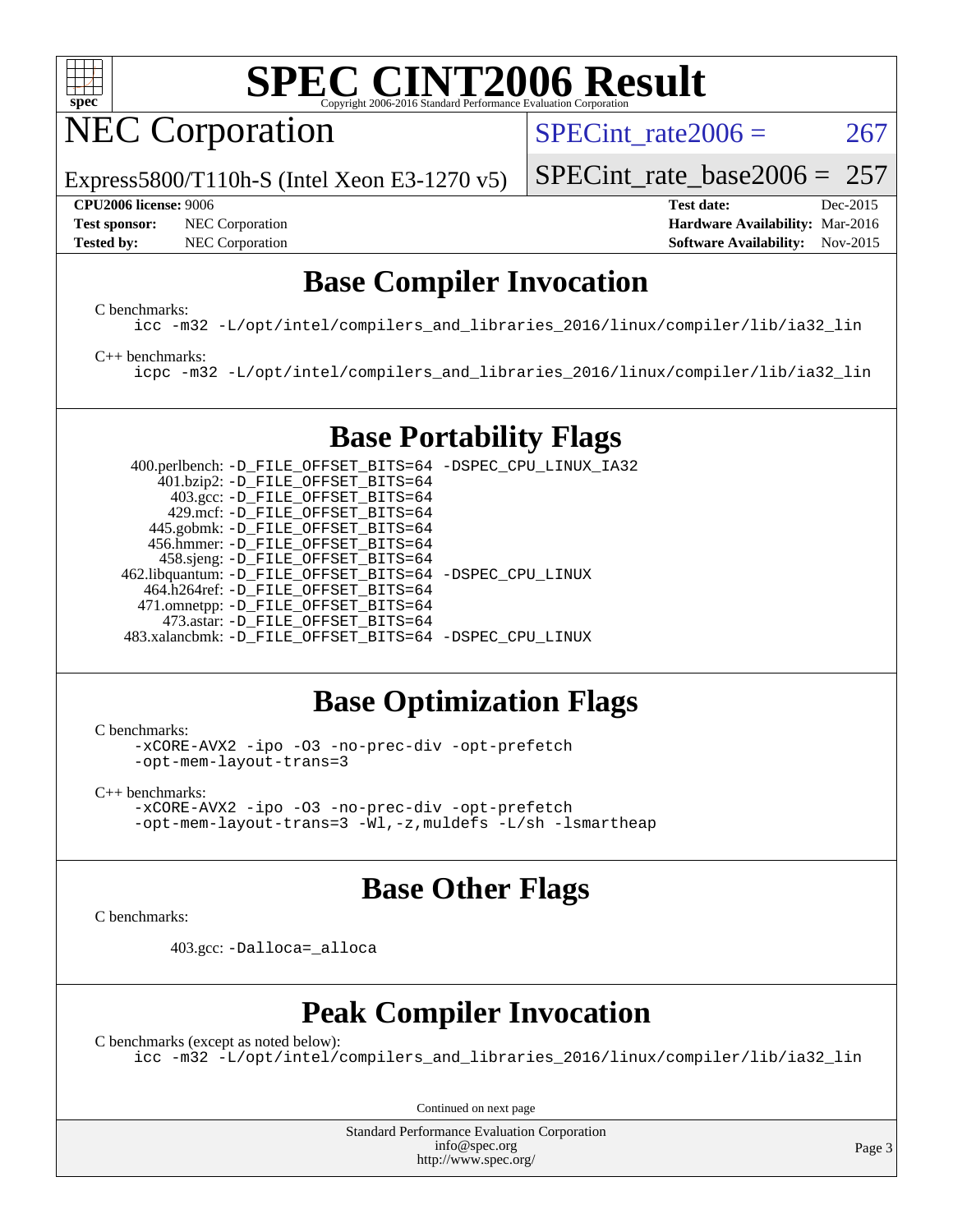

NEC Corporation

SPECint rate $2006 = 267$ 

Express5800/T110h-S (Intel Xeon E3-1270 v5) [SPECint\\_rate\\_base2006 =](http://www.spec.org/auto/cpu2006/Docs/result-fields.html#SPECintratebase2006)  $257$ 

**[Tested by:](http://www.spec.org/auto/cpu2006/Docs/result-fields.html#Testedby)** NEC Corporation **[Software Availability:](http://www.spec.org/auto/cpu2006/Docs/result-fields.html#SoftwareAvailability)** Nov-2015

**[CPU2006 license:](http://www.spec.org/auto/cpu2006/Docs/result-fields.html#CPU2006license)** 9006 **[Test date:](http://www.spec.org/auto/cpu2006/Docs/result-fields.html#Testdate)** Dec-2015 **[Test sponsor:](http://www.spec.org/auto/cpu2006/Docs/result-fields.html#Testsponsor)** NEC Corporation **NEC Corporation [Hardware Availability:](http://www.spec.org/auto/cpu2006/Docs/result-fields.html#HardwareAvailability)** Mar-2016

## **[Peak Compiler Invocation \(Continued\)](http://www.spec.org/auto/cpu2006/Docs/result-fields.html#PeakCompilerInvocation)**

400.perlbench: [icc -m64](http://www.spec.org/cpu2006/results/res2016q1/cpu2006-20160125-38923.flags.html#user_peakCCLD400_perlbench_intel_icc_64bit_bda6cc9af1fdbb0edc3795bac97ada53)

401.bzip2: [icc -m64](http://www.spec.org/cpu2006/results/res2016q1/cpu2006-20160125-38923.flags.html#user_peakCCLD401_bzip2_intel_icc_64bit_bda6cc9af1fdbb0edc3795bac97ada53)

456.hmmer: [icc -m64](http://www.spec.org/cpu2006/results/res2016q1/cpu2006-20160125-38923.flags.html#user_peakCCLD456_hmmer_intel_icc_64bit_bda6cc9af1fdbb0edc3795bac97ada53)

458.sjeng: [icc -m64](http://www.spec.org/cpu2006/results/res2016q1/cpu2006-20160125-38923.flags.html#user_peakCCLD458_sjeng_intel_icc_64bit_bda6cc9af1fdbb0edc3795bac97ada53)

[C++ benchmarks:](http://www.spec.org/auto/cpu2006/Docs/result-fields.html#CXXbenchmarks)

[icpc -m32 -L/opt/intel/compilers\\_and\\_libraries\\_2016/linux/compiler/lib/ia32\\_lin](http://www.spec.org/cpu2006/results/res2016q1/cpu2006-20160125-38923.flags.html#user_CXXpeak_intel_icpc_b4f50a394bdb4597aa5879c16bc3f5c5)

#### **[Peak Portability Flags](http://www.spec.org/auto/cpu2006/Docs/result-fields.html#PeakPortabilityFlags)**

 400.perlbench: [-D\\_FILE\\_OFFSET\\_BITS=64](http://www.spec.org/cpu2006/results/res2016q1/cpu2006-20160125-38923.flags.html#user_peakPORTABILITY400_perlbench_file_offset_bits_64_438cf9856305ebd76870a2c6dc2689ab) [-DSPEC\\_CPU\\_LP64](http://www.spec.org/cpu2006/results/res2016q1/cpu2006-20160125-38923.flags.html#b400.perlbench_peakCPORTABILITY_DSPEC_CPU_LP64) [-DSPEC\\_CPU\\_LINUX\\_X64](http://www.spec.org/cpu2006/results/res2016q1/cpu2006-20160125-38923.flags.html#b400.perlbench_peakCPORTABILITY_DSPEC_CPU_LINUX_X64) 401.bzip2: [-D\\_FILE\\_OFFSET\\_BITS=64](http://www.spec.org/cpu2006/results/res2016q1/cpu2006-20160125-38923.flags.html#user_peakPORTABILITY401_bzip2_file_offset_bits_64_438cf9856305ebd76870a2c6dc2689ab) [-DSPEC\\_CPU\\_LP64](http://www.spec.org/cpu2006/results/res2016q1/cpu2006-20160125-38923.flags.html#suite_peakCPORTABILITY401_bzip2_DSPEC_CPU_LP64) 403.gcc: [-D\\_FILE\\_OFFSET\\_BITS=64](http://www.spec.org/cpu2006/results/res2016q1/cpu2006-20160125-38923.flags.html#user_peakPORTABILITY403_gcc_file_offset_bits_64_438cf9856305ebd76870a2c6dc2689ab) 429.mcf: [-D\\_FILE\\_OFFSET\\_BITS=64](http://www.spec.org/cpu2006/results/res2016q1/cpu2006-20160125-38923.flags.html#user_peakPORTABILITY429_mcf_file_offset_bits_64_438cf9856305ebd76870a2c6dc2689ab) 445.gobmk: [-D\\_FILE\\_OFFSET\\_BITS=64](http://www.spec.org/cpu2006/results/res2016q1/cpu2006-20160125-38923.flags.html#user_peakPORTABILITY445_gobmk_file_offset_bits_64_438cf9856305ebd76870a2c6dc2689ab) 456.hmmer: [-D\\_FILE\\_OFFSET\\_BITS=64](http://www.spec.org/cpu2006/results/res2016q1/cpu2006-20160125-38923.flags.html#user_peakPORTABILITY456_hmmer_file_offset_bits_64_438cf9856305ebd76870a2c6dc2689ab) [-DSPEC\\_CPU\\_LP64](http://www.spec.org/cpu2006/results/res2016q1/cpu2006-20160125-38923.flags.html#suite_peakCPORTABILITY456_hmmer_DSPEC_CPU_LP64) 458.sjeng: [-D\\_FILE\\_OFFSET\\_BITS=64](http://www.spec.org/cpu2006/results/res2016q1/cpu2006-20160125-38923.flags.html#user_peakPORTABILITY458_sjeng_file_offset_bits_64_438cf9856305ebd76870a2c6dc2689ab) [-DSPEC\\_CPU\\_LP64](http://www.spec.org/cpu2006/results/res2016q1/cpu2006-20160125-38923.flags.html#suite_peakCPORTABILITY458_sjeng_DSPEC_CPU_LP64) 462.libquantum: [-D\\_FILE\\_OFFSET\\_BITS=64](http://www.spec.org/cpu2006/results/res2016q1/cpu2006-20160125-38923.flags.html#user_peakPORTABILITY462_libquantum_file_offset_bits_64_438cf9856305ebd76870a2c6dc2689ab) [-DSPEC\\_CPU\\_LINUX](http://www.spec.org/cpu2006/results/res2016q1/cpu2006-20160125-38923.flags.html#b462.libquantum_peakCPORTABILITY_DSPEC_CPU_LINUX) 464.h264ref: [-D\\_FILE\\_OFFSET\\_BITS=64](http://www.spec.org/cpu2006/results/res2016q1/cpu2006-20160125-38923.flags.html#user_peakPORTABILITY464_h264ref_file_offset_bits_64_438cf9856305ebd76870a2c6dc2689ab) 471.omnetpp: [-D\\_FILE\\_OFFSET\\_BITS=64](http://www.spec.org/cpu2006/results/res2016q1/cpu2006-20160125-38923.flags.html#user_peakPORTABILITY471_omnetpp_file_offset_bits_64_438cf9856305ebd76870a2c6dc2689ab) 473.astar: [-D\\_FILE\\_OFFSET\\_BITS=64](http://www.spec.org/cpu2006/results/res2016q1/cpu2006-20160125-38923.flags.html#user_peakPORTABILITY473_astar_file_offset_bits_64_438cf9856305ebd76870a2c6dc2689ab) 483.xalancbmk: [-D\\_FILE\\_OFFSET\\_BITS=64](http://www.spec.org/cpu2006/results/res2016q1/cpu2006-20160125-38923.flags.html#user_peakPORTABILITY483_xalancbmk_file_offset_bits_64_438cf9856305ebd76870a2c6dc2689ab) [-DSPEC\\_CPU\\_LINUX](http://www.spec.org/cpu2006/results/res2016q1/cpu2006-20160125-38923.flags.html#b483.xalancbmk_peakCXXPORTABILITY_DSPEC_CPU_LINUX)

## **[Peak Optimization Flags](http://www.spec.org/auto/cpu2006/Docs/result-fields.html#PeakOptimizationFlags)**

[C benchmarks](http://www.spec.org/auto/cpu2006/Docs/result-fields.html#Cbenchmarks):

Standard Performance Evaluation Corporation 400.perlbench: [-xCORE-AVX2](http://www.spec.org/cpu2006/results/res2016q1/cpu2006-20160125-38923.flags.html#user_peakPASS2_CFLAGSPASS2_LDCFLAGS400_perlbench_f-xAVX2_5f5fc0cbe2c9f62c816d3e45806c70d7)(pass 2) [-prof-gen:threadsafe](http://www.spec.org/cpu2006/results/res2016q1/cpu2006-20160125-38923.flags.html#user_peakPASS1_CFLAGSPASS1_LDCFLAGS400_perlbench_prof_gen_21a26eb79f378b550acd7bec9fe4467a)(pass 1) [-ipo](http://www.spec.org/cpu2006/results/res2016q1/cpu2006-20160125-38923.flags.html#user_peakPASS2_CFLAGSPASS2_LDCFLAGS400_perlbench_f-ipo)(pass 2) [-O3](http://www.spec.org/cpu2006/results/res2016q1/cpu2006-20160125-38923.flags.html#user_peakPASS2_CFLAGSPASS2_LDCFLAGS400_perlbench_f-O3)(pass 2) [-no-prec-div](http://www.spec.org/cpu2006/results/res2016q1/cpu2006-20160125-38923.flags.html#user_peakPASS2_CFLAGSPASS2_LDCFLAGS400_perlbench_f-no-prec-div)(pass 2) [-par-num-threads=1](http://www.spec.org/cpu2006/results/res2016q1/cpu2006-20160125-38923.flags.html#user_peakPASS1_CFLAGSPASS1_LDCFLAGS400_perlbench_par_num_threads_786a6ff141b4e9e90432e998842df6c2)(pass 1) [-prof-use](http://www.spec.org/cpu2006/results/res2016q1/cpu2006-20160125-38923.flags.html#user_peakPASS2_CFLAGSPASS2_LDCFLAGS400_perlbench_prof_use_bccf7792157ff70d64e32fe3e1250b55)(pass 2) [-auto-ilp32](http://www.spec.org/cpu2006/results/res2016q1/cpu2006-20160125-38923.flags.html#user_peakCOPTIMIZE400_perlbench_f-auto-ilp32) 401.bzip2: [-xCORE-AVX2](http://www.spec.org/cpu2006/results/res2016q1/cpu2006-20160125-38923.flags.html#user_peakPASS2_CFLAGSPASS2_LDCFLAGS401_bzip2_f-xAVX2_5f5fc0cbe2c9f62c816d3e45806c70d7)(pass 2) [-prof-gen:threadsafe](http://www.spec.org/cpu2006/results/res2016q1/cpu2006-20160125-38923.flags.html#user_peakPASS1_CFLAGSPASS1_LDCFLAGS401_bzip2_prof_gen_21a26eb79f378b550acd7bec9fe4467a)(pass 1) [-ipo](http://www.spec.org/cpu2006/results/res2016q1/cpu2006-20160125-38923.flags.html#user_peakPASS2_CFLAGSPASS2_LDCFLAGS401_bzip2_f-ipo)(pass 2) [-O3](http://www.spec.org/cpu2006/results/res2016q1/cpu2006-20160125-38923.flags.html#user_peakPASS2_CFLAGSPASS2_LDCFLAGS401_bzip2_f-O3)(pass 2) [-no-prec-div](http://www.spec.org/cpu2006/results/res2016q1/cpu2006-20160125-38923.flags.html#user_peakPASS2_CFLAGSPASS2_LDCFLAGS401_bzip2_f-no-prec-div)(pass 2) [-par-num-threads=1](http://www.spec.org/cpu2006/results/res2016q1/cpu2006-20160125-38923.flags.html#user_peakPASS1_CFLAGSPASS1_LDCFLAGS401_bzip2_par_num_threads_786a6ff141b4e9e90432e998842df6c2)(pass 1) [-prof-use](http://www.spec.org/cpu2006/results/res2016q1/cpu2006-20160125-38923.flags.html#user_peakPASS2_CFLAGSPASS2_LDCFLAGS401_bzip2_prof_use_bccf7792157ff70d64e32fe3e1250b55)(pass 2) [-opt-prefetch](http://www.spec.org/cpu2006/results/res2016q1/cpu2006-20160125-38923.flags.html#user_peakCOPTIMIZE401_bzip2_f-opt-prefetch) [-auto-ilp32](http://www.spec.org/cpu2006/results/res2016q1/cpu2006-20160125-38923.flags.html#user_peakCOPTIMIZE401_bzip2_f-auto-ilp32) [-ansi-alias](http://www.spec.org/cpu2006/results/res2016q1/cpu2006-20160125-38923.flags.html#user_peakCOPTIMIZE401_bzip2_f-ansi-alias) 403.gcc: [-xCORE-AVX2](http://www.spec.org/cpu2006/results/res2016q1/cpu2006-20160125-38923.flags.html#user_peakCOPTIMIZE403_gcc_f-xAVX2_5f5fc0cbe2c9f62c816d3e45806c70d7) [-ipo](http://www.spec.org/cpu2006/results/res2016q1/cpu2006-20160125-38923.flags.html#user_peakCOPTIMIZE403_gcc_f-ipo) [-O3](http://www.spec.org/cpu2006/results/res2016q1/cpu2006-20160125-38923.flags.html#user_peakCOPTIMIZE403_gcc_f-O3) [-no-prec-div](http://www.spec.org/cpu2006/results/res2016q1/cpu2006-20160125-38923.flags.html#user_peakCOPTIMIZE403_gcc_f-no-prec-div)  $429$ .mcf: basepeak = yes 445.gobmk: [-xCORE-AVX2](http://www.spec.org/cpu2006/results/res2016q1/cpu2006-20160125-38923.flags.html#user_peakPASS2_CFLAGSPASS2_LDCFLAGS445_gobmk_f-xAVX2_5f5fc0cbe2c9f62c816d3e45806c70d7)(pass 2) [-prof-gen:threadsafe](http://www.spec.org/cpu2006/results/res2016q1/cpu2006-20160125-38923.flags.html#user_peakPASS1_CFLAGSPASS1_LDCFLAGS445_gobmk_prof_gen_21a26eb79f378b550acd7bec9fe4467a)(pass 1) [-prof-use](http://www.spec.org/cpu2006/results/res2016q1/cpu2006-20160125-38923.flags.html#user_peakPASS2_CFLAGSPASS2_LDCFLAGS445_gobmk_prof_use_bccf7792157ff70d64e32fe3e1250b55)(pass 2) [-par-num-threads=1](http://www.spec.org/cpu2006/results/res2016q1/cpu2006-20160125-38923.flags.html#user_peakPASS1_CFLAGSPASS1_LDCFLAGS445_gobmk_par_num_threads_786a6ff141b4e9e90432e998842df6c2)(pass 1) [-ansi-alias](http://www.spec.org/cpu2006/results/res2016q1/cpu2006-20160125-38923.flags.html#user_peakCOPTIMIZE445_gobmk_f-ansi-alias) [-opt-mem-layout-trans=3](http://www.spec.org/cpu2006/results/res2016q1/cpu2006-20160125-38923.flags.html#user_peakCOPTIMIZE445_gobmk_f-opt-mem-layout-trans_a7b82ad4bd7abf52556d4961a2ae94d5) Continued on next page

[info@spec.org](mailto:info@spec.org) <http://www.spec.org/>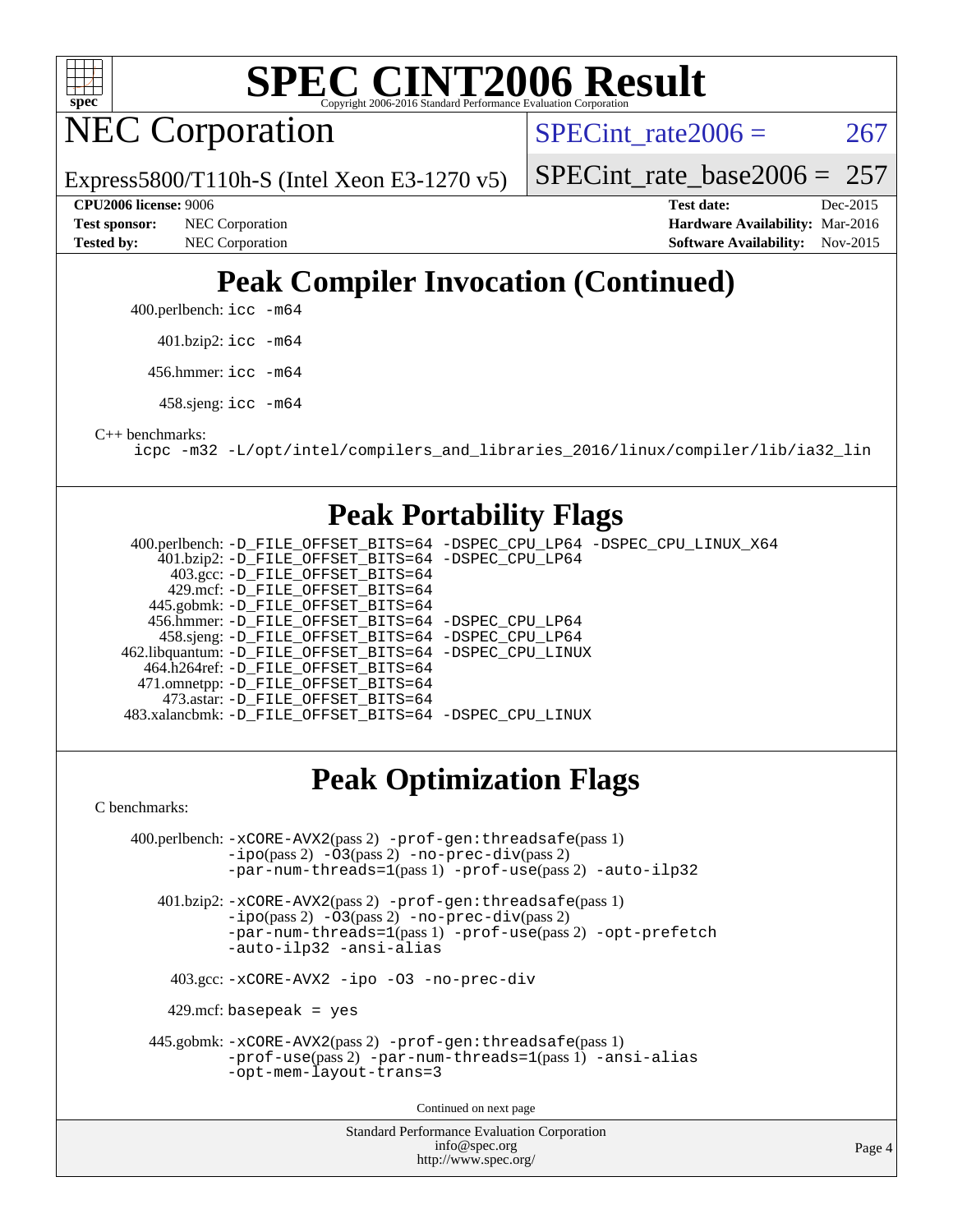

NEC Corporation

SPECint rate $2006 = 267$ 

Express5800/T110h-S (Intel Xeon E3-1270 v5)

[SPECint\\_rate\\_base2006 =](http://www.spec.org/auto/cpu2006/Docs/result-fields.html#SPECintratebase2006) 257

**[CPU2006 license:](http://www.spec.org/auto/cpu2006/Docs/result-fields.html#CPU2006license)** 9006 **[Test date:](http://www.spec.org/auto/cpu2006/Docs/result-fields.html#Testdate)** Dec-2015 **[Test sponsor:](http://www.spec.org/auto/cpu2006/Docs/result-fields.html#Testsponsor)** NEC Corporation **NEC Corporation [Hardware Availability:](http://www.spec.org/auto/cpu2006/Docs/result-fields.html#HardwareAvailability)** Mar-2016 [Tested by:](http://www.spec.org/auto/cpu2006/Docs/result-fields.html#Testedby) NEC Corporation **[Software Availability:](http://www.spec.org/auto/cpu2006/Docs/result-fields.html#SoftwareAvailability)** Nov-2015

## **[Peak Optimization Flags \(Continued\)](http://www.spec.org/auto/cpu2006/Docs/result-fields.html#PeakOptimizationFlags)**

456.hmmer: [-xCORE-AVX2](http://www.spec.org/cpu2006/results/res2016q1/cpu2006-20160125-38923.flags.html#user_peakCOPTIMIZE456_hmmer_f-xAVX2_5f5fc0cbe2c9f62c816d3e45806c70d7) [-ipo](http://www.spec.org/cpu2006/results/res2016q1/cpu2006-20160125-38923.flags.html#user_peakCOPTIMIZE456_hmmer_f-ipo) [-O3](http://www.spec.org/cpu2006/results/res2016q1/cpu2006-20160125-38923.flags.html#user_peakCOPTIMIZE456_hmmer_f-O3) [-no-prec-div](http://www.spec.org/cpu2006/results/res2016q1/cpu2006-20160125-38923.flags.html#user_peakCOPTIMIZE456_hmmer_f-no-prec-div) [-unroll2](http://www.spec.org/cpu2006/results/res2016q1/cpu2006-20160125-38923.flags.html#user_peakCOPTIMIZE456_hmmer_f-unroll_784dae83bebfb236979b41d2422d7ec2) [-auto-ilp32](http://www.spec.org/cpu2006/results/res2016q1/cpu2006-20160125-38923.flags.html#user_peakCOPTIMIZE456_hmmer_f-auto-ilp32)

 458.sjeng: [-xCORE-AVX2](http://www.spec.org/cpu2006/results/res2016q1/cpu2006-20160125-38923.flags.html#user_peakPASS2_CFLAGSPASS2_LDCFLAGS458_sjeng_f-xAVX2_5f5fc0cbe2c9f62c816d3e45806c70d7)(pass 2) [-prof-gen:threadsafe](http://www.spec.org/cpu2006/results/res2016q1/cpu2006-20160125-38923.flags.html#user_peakPASS1_CFLAGSPASS1_LDCFLAGS458_sjeng_prof_gen_21a26eb79f378b550acd7bec9fe4467a)(pass 1)  $-i\text{po}(pass 2) -03(pass 2) -no-prec-div(pass 2)$  $-i\text{po}(pass 2) -03(pass 2) -no-prec-div(pass 2)$  $-i\text{po}(pass 2) -03(pass 2) -no-prec-div(pass 2)$ [-par-num-threads=1](http://www.spec.org/cpu2006/results/res2016q1/cpu2006-20160125-38923.flags.html#user_peakPASS1_CFLAGSPASS1_LDCFLAGS458_sjeng_par_num_threads_786a6ff141b4e9e90432e998842df6c2)(pass 1) [-prof-use](http://www.spec.org/cpu2006/results/res2016q1/cpu2006-20160125-38923.flags.html#user_peakPASS2_CFLAGSPASS2_LDCFLAGS458_sjeng_prof_use_bccf7792157ff70d64e32fe3e1250b55)(pass 2) [-unroll4](http://www.spec.org/cpu2006/results/res2016q1/cpu2006-20160125-38923.flags.html#user_peakCOPTIMIZE458_sjeng_f-unroll_4e5e4ed65b7fd20bdcd365bec371b81f) [-auto-ilp32](http://www.spec.org/cpu2006/results/res2016q1/cpu2006-20160125-38923.flags.html#user_peakCOPTIMIZE458_sjeng_f-auto-ilp32)

462.libquantum: basepeak = yes

 464.h264ref: [-xCORE-AVX2](http://www.spec.org/cpu2006/results/res2016q1/cpu2006-20160125-38923.flags.html#user_peakPASS2_CFLAGSPASS2_LDCFLAGS464_h264ref_f-xAVX2_5f5fc0cbe2c9f62c816d3e45806c70d7)(pass 2) [-prof-gen:threadsafe](http://www.spec.org/cpu2006/results/res2016q1/cpu2006-20160125-38923.flags.html#user_peakPASS1_CFLAGSPASS1_LDCFLAGS464_h264ref_prof_gen_21a26eb79f378b550acd7bec9fe4467a)(pass 1)  $-i\text{po}(pass 2) -\overline{O}3(pass 2)$  [-no-prec-div](http://www.spec.org/cpu2006/results/res2016q1/cpu2006-20160125-38923.flags.html#user_peakPASS2_CFLAGSPASS2_LDCFLAGS464_h264ref_f-no-prec-div)(pass 2) [-par-num-threads=1](http://www.spec.org/cpu2006/results/res2016q1/cpu2006-20160125-38923.flags.html#user_peakPASS1_CFLAGSPASS1_LDCFLAGS464_h264ref_par_num_threads_786a6ff141b4e9e90432e998842df6c2)(pass 1) [-prof-use](http://www.spec.org/cpu2006/results/res2016q1/cpu2006-20160125-38923.flags.html#user_peakPASS2_CFLAGSPASS2_LDCFLAGS464_h264ref_prof_use_bccf7792157ff70d64e32fe3e1250b55)(pass 2) [-unroll2](http://www.spec.org/cpu2006/results/res2016q1/cpu2006-20160125-38923.flags.html#user_peakCOPTIMIZE464_h264ref_f-unroll_784dae83bebfb236979b41d2422d7ec2) [-ansi-alias](http://www.spec.org/cpu2006/results/res2016q1/cpu2006-20160125-38923.flags.html#user_peakCOPTIMIZE464_h264ref_f-ansi-alias)

[C++ benchmarks:](http://www.spec.org/auto/cpu2006/Docs/result-fields.html#CXXbenchmarks)

```
 471.omnetpp: -xCORE-AVX2(pass 2) -prof-gen:threadsafe(pass 1)
-ipo(pass 2) -O3(pass 2) -no-prec-div(pass 2)
-par-num-threads=1(pass 1) -prof-use(pass 2) -ansi-alias
-opt-ra-region-strategy=block -Wl,-z,muldefs
-L/sh -lsmartheap
```
473.astar: basepeak = yes

 $483.xalanchmk: basepeak = yes$ 

## **[Peak Other Flags](http://www.spec.org/auto/cpu2006/Docs/result-fields.html#PeakOtherFlags)**

[C benchmarks](http://www.spec.org/auto/cpu2006/Docs/result-fields.html#Cbenchmarks):

403.gcc: [-Dalloca=\\_alloca](http://www.spec.org/cpu2006/results/res2016q1/cpu2006-20160125-38923.flags.html#b403.gcc_peakEXTRA_CFLAGS_Dalloca_be3056838c12de2578596ca5467af7f3)

The flags files that were used to format this result can be browsed at <http://www.spec.org/cpu2006/flags/Intel-ic16.0-official-linux64.html> <http://www.spec.org/cpu2006/flags/NEC-Platform-Settings-V1.2-110h-RevA.html>

You can also download the XML flags sources by saving the following links:

<http://www.spec.org/cpu2006/flags/Intel-ic16.0-official-linux64.xml> <http://www.spec.org/cpu2006/flags/NEC-Platform-Settings-V1.2-110h-RevA.xml>

> Standard Performance Evaluation Corporation [info@spec.org](mailto:info@spec.org) <http://www.spec.org/>